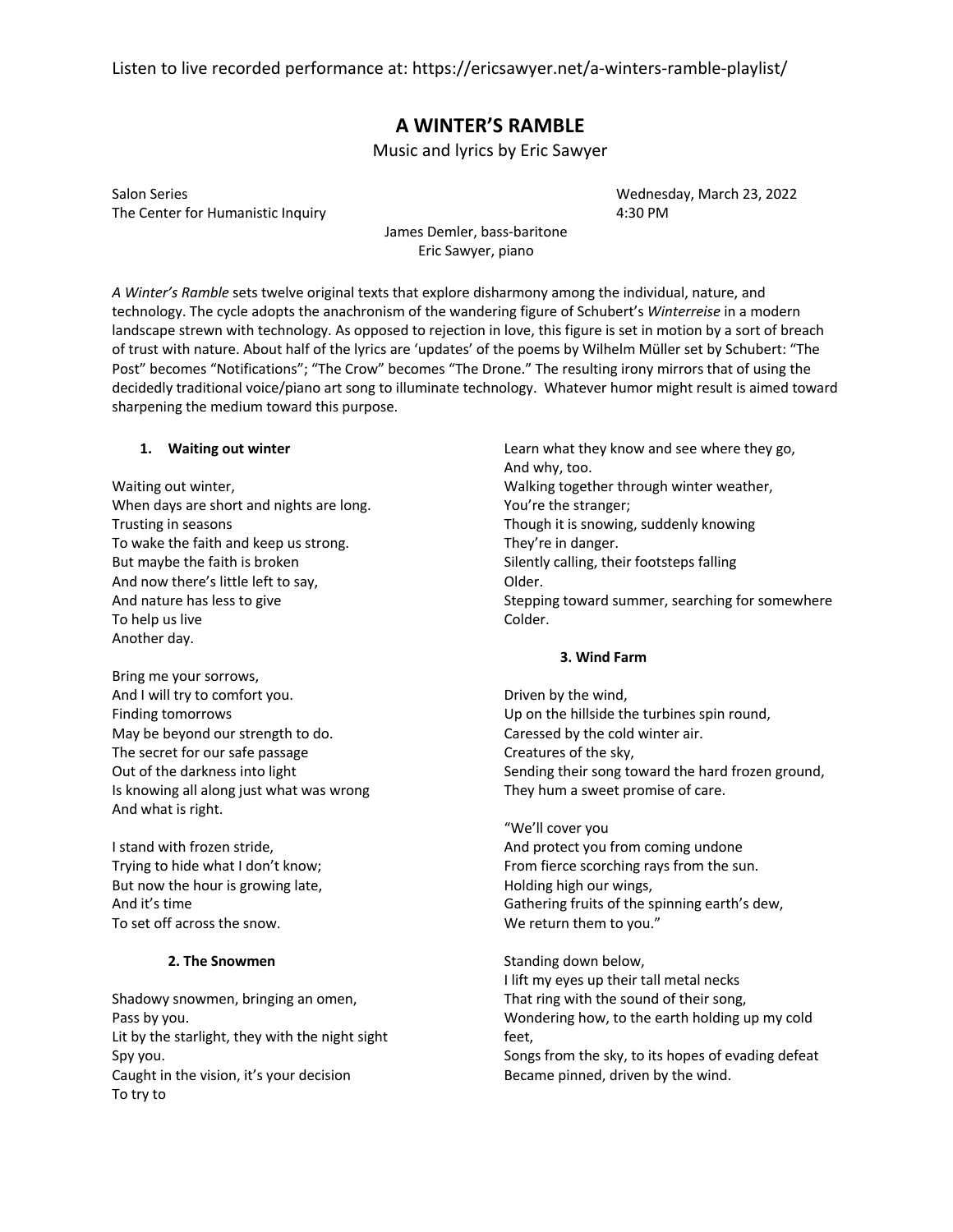# **4. Cell Towers**

I spied from the road a pulsating light. I followed it up a steep hill. I passed through deep crags where icicles hung; The hilltop was glimmering still.

I rose to a ridge and, stung by the wind, My eyes caught the flickering glow Of dozens of towers combing the air And sending their signals below.

They stood their ground in whistling wind And flashed their connections my way; But though they held the warmth of the world To me they had nothing to say.

A silent rush of words tumbled down And scattered across towards the sea; And my frozen feet tramped down from the hill To search for the ones meant for me, The messages sent and missed, That one day I might see.

## **5. Fatigue**

Watching, awaiting dawn's light, I see the town's lights shine bright, Holding my weary eyes' stare, Cold, like the crisp winter air.

Pale streaks from the east rip through night's cloak, Revealing wisps of gray rising smoke. Lights of the planet grow dim. Under the rising sun's keep, My tired eyes close for sleep.

#### **6. Notifications**

A trilling shakes my heart awake,. A melody comes piping once and twice From my device. Flashing brightly in my hand, It issues soft command, Carrying its news to me. I strain my eyes to see.

Another missive flashes by, And then one more, Promise of what this day may have in store, A caring voice, an open ear That from these sudden trillings might appear And find me…

But then in truth, these posts are not for me, Sent forth in bulk, by those I'll never see, To whom I can't reply, who cannot hear, Their faces to me never likely to appear. And so I ask why I still find Those gentle sounds Will give my heart a shake, Startled awake.

# **7. Heartland**

My memories are my heartland, And in my heartland stands a tree. I wander there in daydreams, Where life is young and I am free.

Sheltered beneath its branches I linger in its sweet care, My ear lulled by nature's music Of oak leaves stirred by the air;

Never a need to hurry, And never running short of time, Not yet taught to be lonely In nature's harmony sublime.

Waking, I grasp the burden; My heartland calls for my aid In sickness, an aging mentor Whose kindness can't be repaid.

I'm striving to remember, And shield my heartland from the sun. If I can find my oak tree Perhaps my cares and dreams are one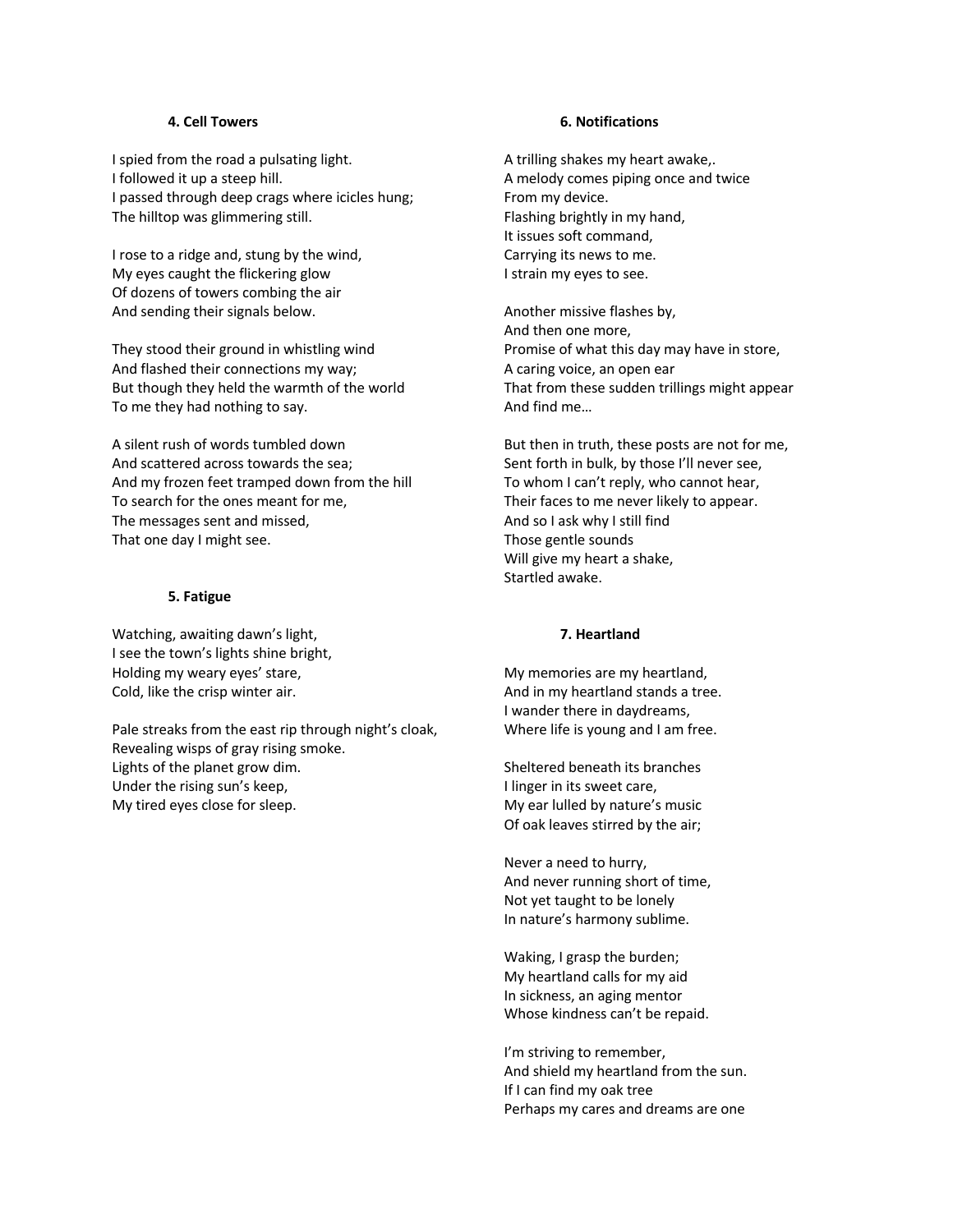### **8. The Drone**

A drone flashed its silver eyes at me. Its stare seemed to recognize an enemy. It paused above my upturned eyes; Its clumps of spinning fingers buzz and hum.

O Drone, have you come to target me, To pierce my heart and pick my bones summarily? Or, charged with the task to keep me in your sights, Are you to follow like a friend, in days to come?

Drone, stay by my side. Cheer me with your company. Guide me in my journey; Record what I have found. Document my foolish plight In grainy sight and sound, Across this frozen ground.

# **9. The Sports Bar**

Bursting in from the frozen night, I'm surrounded by cheers As a mighty tournament appears. "Go! Go!" The crowd's voice shouts toward the flashing screen. "Hit them, hit them again! Show us how it's done, how to be men! Go! Go!"

Then the crowd draws its collective breath, Eyes transfixed, holding still as death, As a great missile's arc Lands, hitting its mark, Igniting a spark. "Yes! Yes! Such a sight to see, and victory!"

As I avert my eyes All eyes are on me. Scenes of triumphant joy Turn suddenly dim. Sensing the presence of Traitors within, These eyes follow As into the night I fly!

# **10. The Selfie**

From my outstretched arm, an image Looks back at me. Peering from the dark, its features Pose awkwardly, Frozen in a smirk, its eyebrows Turned gray with frost, Its surface with scribbled lines embossed. So tell me: What bleary subject And ghoulish artist Would wreak this sight? Joined in a portrait, Do they record-- Does their handiwork convey The sad fate of a face in blight?

No, it can't be My own face that I see, But a blur of bits and pixels That mock my gaze. The image here, frosted with ice, Is of the soul of my device, Its icy mind ablaze.

#### **11. Midnight Sun**

High up in the winter's midnight sky, A bead of light appears, Bursting forth from the shadow of the moon. In a springtime that's come too soon, The land awakes.

All at once the birds begin to sing, And a trickle of melting ice becomes a flow, As spring flowers replace receding snow And blossom under a sun That beams its torrid energy across A startled land.

Waking to a dream, I shield my face Against the blinding light, Full of longing to rest in its sweet glow, Knowing well it can't be so It's all too fast; it's all too soon. Bring back the shadow of the moon and I… I'll stop the world and rest in winter's night.